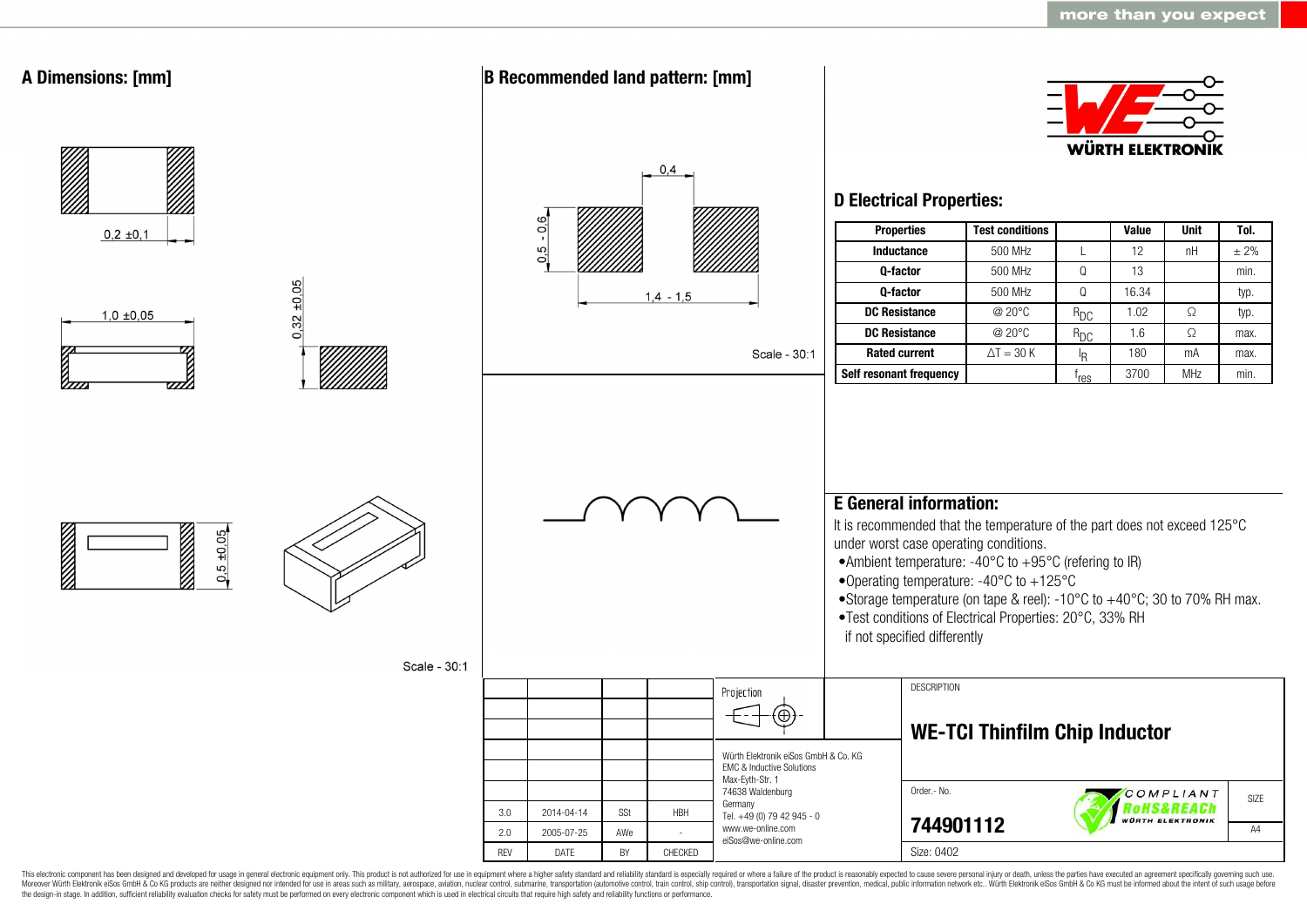

# 100 Ш T Q-factor 10 ╥  $\mathbf{1}$  $0.01$  $0.10$ 1.00 10.00 **Frequency [GHz]**

## **F3 Typical Q-factor vs. Frequency Characteristics: F2 Typical Inductance vs. Frequency Characteristics:**



**Frequency [GHz]** 

|            |            |     |            | Projection<br>$\left( \oplus \right)$                                        | <b>DESCRIPTION</b><br><b>WE-TCI Thinfilm Chip Inductor</b> |                                       |                   |
|------------|------------|-----|------------|------------------------------------------------------------------------------|------------------------------------------------------------|---------------------------------------|-------------------|
|            |            |     |            | Würth Elektronik eiSos GmbH & Co. KG<br><b>EMC &amp; Inductive Solutions</b> |                                                            |                                       |                   |
|            |            |     |            | Max-Eyth-Str. 1<br>74638 Waldenburg                                          | Order.- No.                                                | COMPLIANT                             | SI <sub>7</sub> F |
| 3.0        | 2014-04-14 | SSt | <b>HBH</b> | Germany<br>Tel. +49 (0) 79 42 945 - 0                                        |                                                            | Rohs&REACh<br><b>WÜRTH ELEKTRONIK</b> |                   |
| 2.0        | 2005-07-25 | AWe |            | www.we-online.com<br>eiSos@we-online.com                                     | 744901112                                                  |                                       | A4                |
| <b>RFV</b> | DATF       | BY  | CHECKED    |                                                                              | Size: 0402                                                 |                                       |                   |

This electronic component has been designed and developed for usage in general electronic equipment only. This product is not authorized for use in equipment where a higher safety standard and reliability standard is espec Moreover Würth Elektronik eiSos GmbH & Co KG products are neither designed nor intended for use in areas such as military, aerospace, aviation, nuclear control, submarine, transportation (automotive control), stain control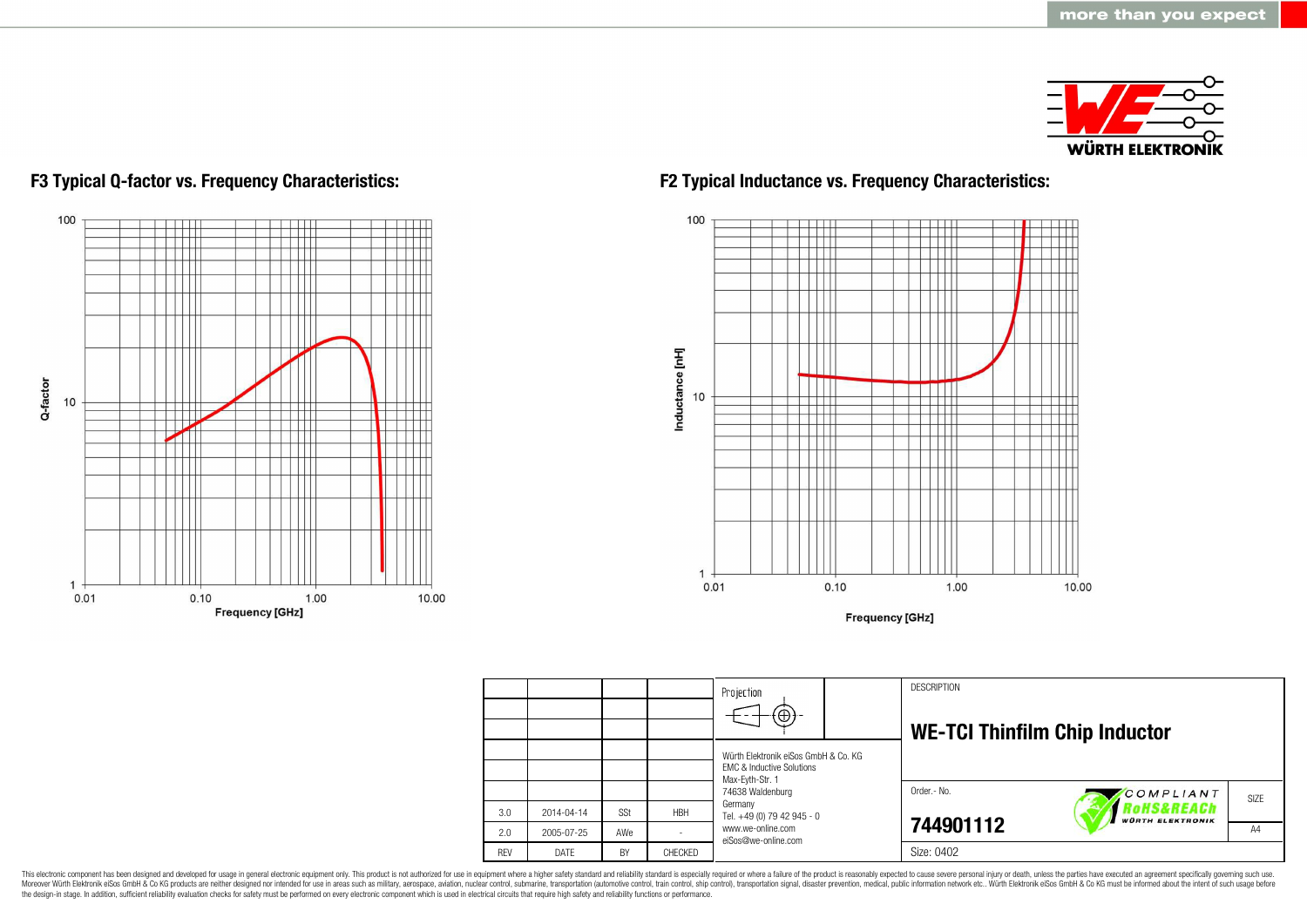## **H Soldering Specifications:**





## **H1: Classification Reflow Profile for SMT components: H2: Classification Reflow Profiles**

| <b>Profile Feature</b>                                                                                                                        | <b>Pb-Free Assembly</b>                             |  |  |
|-----------------------------------------------------------------------------------------------------------------------------------------------|-----------------------------------------------------|--|--|
| Preheat<br>- Temperature Min (T <sub>smin</sub> )<br>- Temperature Max (T <sub>Smax</sub> )<br>- Time $(t_s)$ from $(T_{smin}$ to $T_{smax})$ | $150^{\circ}$ C<br>$200\degree$ C<br>60-120 seconds |  |  |
| Ramp-up rate $(T_1$ to $T_p$ )                                                                                                                | 3°C/ second max.                                    |  |  |
| Liquidous temperature $(T1)$<br>Time $(t_1)$ maintained above $T_1$                                                                           | $217^{\circ}$ C<br>60-150 seconds                   |  |  |
| Peak package body temperature $(T_p)$                                                                                                         | See Table H <sub>3</sub>                            |  |  |
| Time within 5°C of actual peak temperature $(t_n)$                                                                                            | 20-30 seconds                                       |  |  |
| Ramp-down rate ( $T_P$ to $T_I$ )                                                                                                             | 6°C/ second max.                                    |  |  |
| Time 25°C to peak temperature                                                                                                                 | 8 minutes max.                                      |  |  |

refer to IPC/JEDEC J-STD-020D

## **H3: Package Classification Reflow Temperature**

|                         | <b>Package Thickness</b> | Volume mm <sup>3</sup><br>$350$ | Volume mm <sup>3</sup><br>$350 - 2000$ | Volume mm <sup>3</sup><br>>2000 |
|-------------------------|--------------------------|---------------------------------|----------------------------------------|---------------------------------|
| <b>PB-Free Assembly</b> | $< 1.6$ mm               | $260^{\circ}$ C                 | $260^{\circ}$ C                        | $260^{\circ}$ C                 |
| <b>PB-Free Assembly</b> | $1.6 - 2.5$ mm           | $260^{\circ}$ C                 | $250^{\circ}$ C                        | $245^{\circ}$ C                 |
| <b>PB-Free Assembly</b> | $> 2.5$ mm               | $250^{\circ}$ C                 | $245^{\circ}$ C                        | $245^{\circ}$ C                 |

refer to IPC/JEDEC J-STD-020D



This electronic component has been designed and developed for usage in general electronic equipment only. This product is not authorized for use in equipment where a higher safety standard and reliability standard is espec Moreover Würth Elektronik eiSos GmbH & Co KG products are neither designed nor intended for use in areas such as military, aerospace, aviation, nuclear control, submarine, transportation (automotive control, ship control), the design-in stage. In addition, sufficient reliability evaluation checks for safety must be performed on every electronic component which is used in electrical circuits that require high safety and reliability functions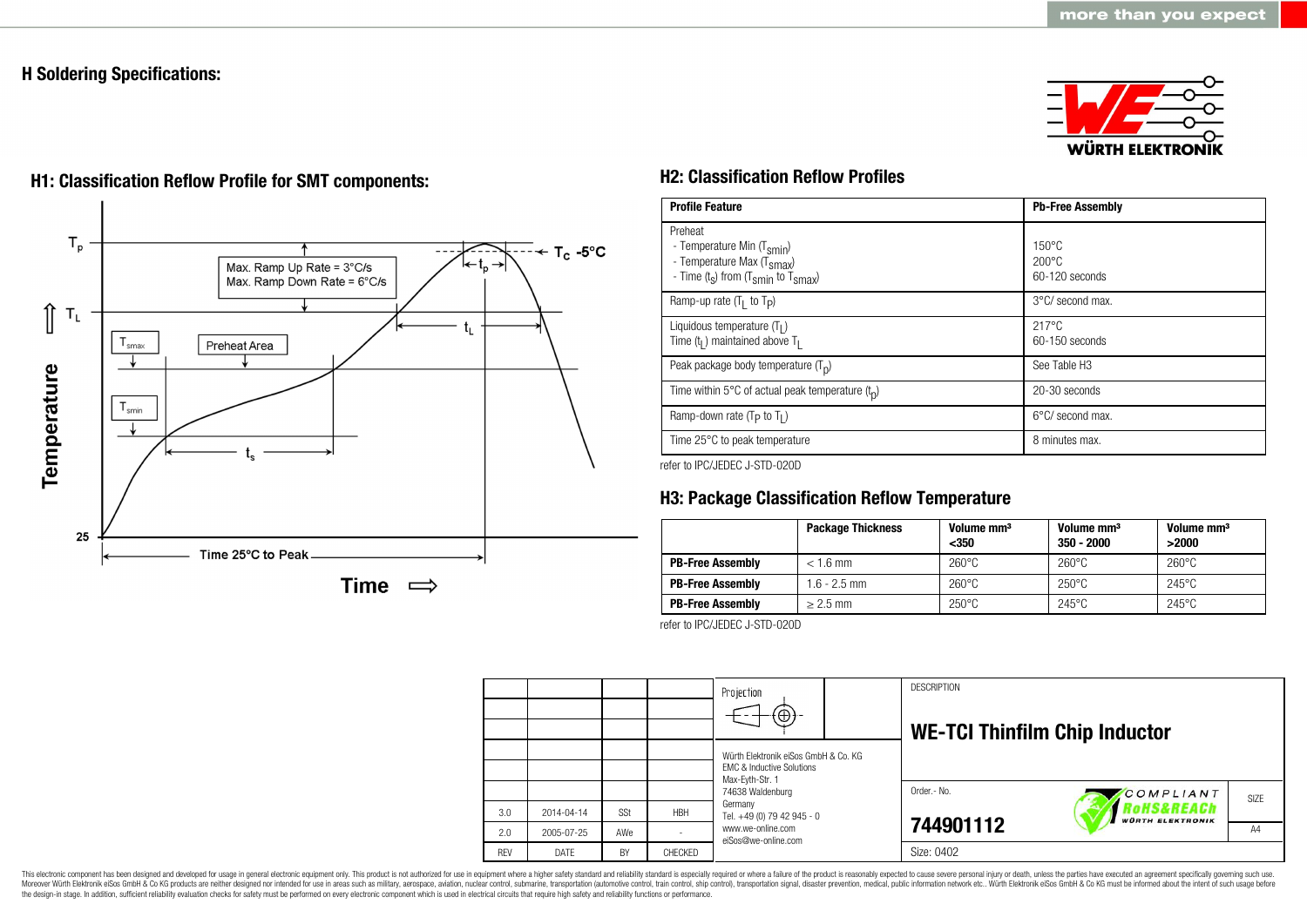## **I Cautions and Warnings:**

## **The following conditions apply to all goods within the product series of WE-TCI of Würth Elektronik eiSos GmbH & Co. KG:**

## **General:**

All recommendations according to the general technical specifications of the data sheet have to be complied with.

The usage and operation of the product within ambient conditions, which probably alloy or harm the wire isolation, has to be avoided.

If the product is potted in customer applications, the potting material might shrink during and after hardening. The product is exposed to the pressure of the potting material with the effect that the core, wire and termination is possibly damaged by this pressure and so the electrical as well as the mechanical characteristics are endangered to be affected. After the potting material is cured, the core, wire and termination of the product have to be checked if any reduced electrical or mechanical functions or destructions have occurred.

The responsibility for the applicability of customer specific products and use in a particular customer design is always within the authority of the customer. All technical specifications for standard products do also apply to customer specific products.

Cleaning agents that are used to clean the customer application might damage or change the characteristics of the component, body, pins or termination.

Direct mechanical impact to the product shall be prevented as the core material could flake or in the worst case it could break.

### **Product specific:**

Follow all instructions mentioned in the data sheet, especially:

- •The soldering profile has to be complied with according to the technical reflow soldering specification, otherwise this will void the warranty.
- •All products shall be used before the end of the period of 12 months based on the product date code, if not a 100% solderability can´t be ensured.
- •Violation of the technical product specifications such as exceeding the nominal rated current will void the warranty.

The general and product specific cautions comply with the state of the scientific and technical knowledge and are believed to be accurate and reliable; however, no responsibility is assumed for inaccuracies or incompleteness.



|            |            |            |            | Projection<br>$\Theta$                                                                          |  | <b>DESCRIPTION</b><br><b>WE-TCI Thinfilm Chip Inductor</b> |                                       |      |
|------------|------------|------------|------------|-------------------------------------------------------------------------------------------------|--|------------------------------------------------------------|---------------------------------------|------|
|            |            |            |            | Würth Elektronik eiSos GmbH & Co. KG<br><b>FMC &amp; Inductive Solutions</b><br>Max-Eyth-Str. 1 |  |                                                            |                                       |      |
|            |            |            |            | 74638 Waldenburg                                                                                |  | Order.- No.                                                | COMPLIANT                             | SIZE |
| 3.0        | 2014-04-14 | <b>SSt</b> | <b>HBH</b> | Germany<br>Tel. +49 (0) 79 42 945 - 0                                                           |  |                                                            | RoHS&REACh<br><b>WÜRTH ELEKTRONIK</b> |      |
| 2.0        | 2005-07-25 | AWe        |            | www.we-online.com<br>eiSos@we-online.com                                                        |  | 744901112                                                  |                                       | A4   |
| <b>REV</b> | DATE       | BY         | CHECKED    |                                                                                                 |  | Size: 0402                                                 |                                       |      |

This electronic component has been designed and developed for usage in general electronic equipment only. This product is not authorized for use in equipment where a higher safety standard and reliability standard is espec Moreover Würth Elektronik eiSos GmbH & Co KG products are neither designed nor intended for use in areas such as military, aerospace, aviation, nuclear control, submarine, transportation (automotive control), tain control) the design-in stage. In addition, sufficient reliability evaluation checks for safety must be performed on every electronic component which is used in electrical circuits that require high safety and reliability functions